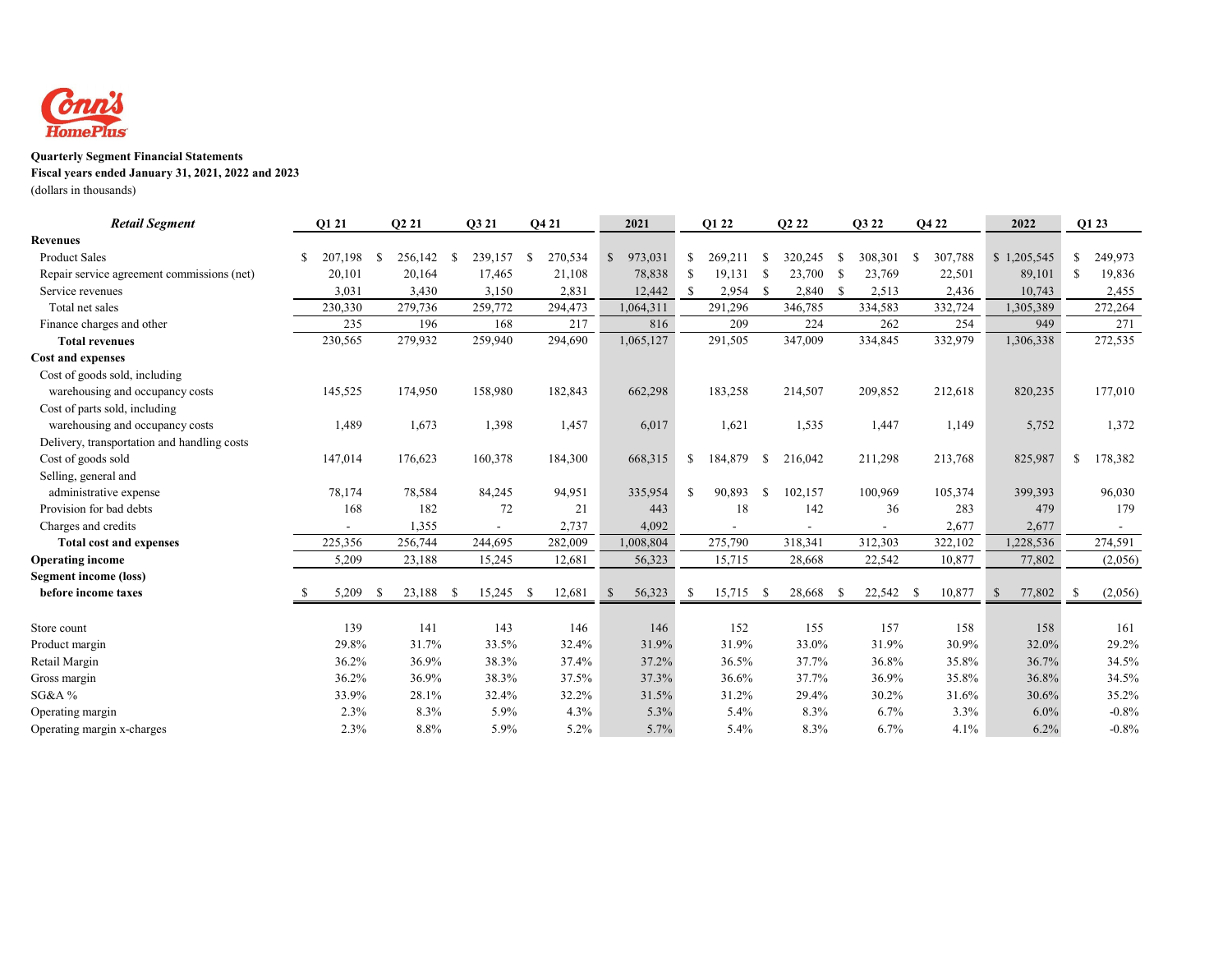

## **Quarterly Segment Financial Statements**

**Fiscal years ended January 31, 2021, 2022 and 2023**

(dollars in thousands)

| <b>Credit Segment</b>                         |   | Q1 21          |               | O <sub>2</sub> 21        | O3 21        |                          | Q4 21 |                          | 2021        |             | Q1 22        |                          | O <sub>2</sub> 2 <sub>2</sub> |                          | Q3 22        |                          |              | Q4 22                    |               | 2022        | Q1 23        |                          |  |
|-----------------------------------------------|---|----------------|---------------|--------------------------|--------------|--------------------------|-------|--------------------------|-------------|-------------|--------------|--------------------------|-------------------------------|--------------------------|--------------|--------------------------|--------------|--------------------------|---------------|-------------|--------------|--------------------------|--|
| <b>Revenues</b>                               |   |                |               |                          |              |                          |       |                          |             |             |              |                          |                               |                          |              |                          |              |                          |               |             |              |                          |  |
| <b>Product Sales</b>                          | S |                |               |                          |              |                          | \$    |                          | $\mathbf S$ |             | <sup>S</sup> |                          | S                             |                          |              |                          |              |                          | <sup>S</sup>  |             | S            |                          |  |
| Repair service agreement commissions (net)    |   |                |               |                          |              |                          |       |                          |             |             |              |                          |                               |                          |              |                          |              |                          |               |             |              |                          |  |
| Service revenues                              |   |                |               |                          |              |                          |       |                          |             |             |              |                          |                               |                          |              |                          |              |                          |               |             |              |                          |  |
| Total net sales                               |   |                |               |                          |              |                          |       | $\overline{a}$           |             |             |              | $\overline{a}$           |                               |                          |              |                          |              |                          |               |             |              |                          |  |
| Finance charges and other                     |   | 86,595         | <sup>\$</sup> | 86,984                   | <sup>S</sup> | 74,218                   | S     | 73,101                   |             | 320,898     | -S           | 72,197                   | S                             | 71,374                   | <sup>S</sup> | 70,613                   | <sup>S</sup> | 69,509                   | $\mathcal{S}$ | 283,693     | <sup>S</sup> | 67,286                   |  |
| <b>Total revenues</b>                         |   | 86,595         |               | 86,984                   |              | 74,218                   |       | 73,101                   |             | 320,898     |              | 72,197                   |                               | 71,374                   |              | 70.613                   |              | 69,509                   |               | 283,693     |              | 67,286                   |  |
| <b>Cost and expenses</b>                      |   |                |               |                          |              |                          |       |                          |             |             |              |                          |                               |                          |              |                          |              |                          |               |             |              |                          |  |
| Cost of goods sold, including                 |   |                |               |                          |              |                          |       |                          |             |             |              |                          |                               |                          |              |                          |              |                          |               |             |              |                          |  |
| warehousing and occupancy costs               |   |                |               |                          |              |                          |       |                          |             |             |              |                          |                               |                          |              |                          |              |                          |               |             |              |                          |  |
| Cost of parts sold, including                 |   |                |               |                          |              |                          |       |                          |             |             |              |                          |                               |                          |              |                          |              |                          |               |             |              |                          |  |
| warehousing and occupancy costs               |   |                |               |                          |              |                          |       |                          |             |             |              |                          |                               |                          |              |                          |              |                          |               |             |              |                          |  |
| Selling, general and                          |   |                |               |                          |              |                          |       |                          |             |             |              |                          |                               |                          |              |                          |              |                          |               |             |              |                          |  |
| administrative expense                        |   | 34,833         |               | 36,694                   |              | 37,913                   |       | 33,373                   |             | 142,813     |              | 35,156                   |                               | 35,713                   |              | 37,112                   |              | 37,116                   |               | 145,097     |              | 36,753                   |  |
| Impairment of long-lived assets               |   |                |               |                          |              |                          |       | $\overline{\phantom{a}}$ |             |             |              |                          |                               |                          |              |                          |              |                          |               |             |              |                          |  |
| Goodwill impairment                           |   |                |               |                          |              |                          |       |                          |             |             |              |                          |                               |                          |              |                          |              |                          |               |             |              |                          |  |
| Store closing costs                           |   |                |               |                          |              |                          |       | $\overline{a}$           |             |             |              | $\overline{\phantom{a}}$ |                               | ٠                        |              |                          |              | $\overline{\phantom{a}}$ |               |             |              |                          |  |
| Provision for bad debts                       |   | 117,158        |               | 31,863                   |              | 27,421                   |       | 25,118                   |             | 201,560     |              | (17, 154)                |                               | 10,120                   |              | 26,496                   |              | 28,243                   |               | 47,705      |              | 14,552                   |  |
| Charges and credits                           |   | 2,055          |               | 179                      |              | $\overline{\phantom{a}}$ |       | $\overline{\phantom{a}}$ |             | 2,234       |              | $\overline{\phantom{a}}$ |                               | $\overline{\phantom{a}}$ |              | $\overline{\phantom{a}}$ |              | $\sim$                   |               |             |              | $\overline{\phantom{a}}$ |  |
| <b>Total cost and expenses</b>                |   | 154,046        |               | 68,736                   |              | 65,334                   |       | 58,491                   |             | 346,607     |              | 18,002                   |                               | 45,833                   |              | 63,608                   |              | 65,359                   |               | 192,802     |              | 51,305                   |  |
| <b>Operating income</b>                       |   | (67, 451)      |               | 18,248                   |              | 8,884                    |       | 14,610                   |             | (25,709)    |              | 54,195                   |                               | 25,541                   |              | 7,005                    |              | 4,150                    |               | 90,891      |              | 15,981                   |  |
| Interest expense, net                         |   | 14,993         |               | 13,222                   |              | 11,563                   |       | 10,603                   |             | 50,381      |              | 9,204                    |                               | 6,088                    |              | 5,206                    |              | 5,260                    |               | 25,758      |              | 5.521                    |  |
| (Gain)/Loss from early extinguishment of debt |   | $\overline{a}$ |               |                          |              |                          |       | (440)                    |             | (440)       |              | 1,218                    |                               |                          |              | $\overline{\phantom{a}}$ |              |                          |               | 1,218       |              |                          |  |
| Other (income) expense, net                   |   | $\blacksquare$ |               | $\overline{\phantom{a}}$ |              | $\overline{\phantom{a}}$ |       | $\overline{\phantom{a}}$ |             |             |              | $\overline{\phantom{a}}$ |                               | $\sim$                   |              | $\overline{\phantom{a}}$ |              | $\overline{\phantom{a}}$ |               |             |              | $\sim$                   |  |
| <b>Segment income (loss)</b>                  |   |                |               |                          |              |                          |       |                          |             |             |              |                          |                               |                          |              |                          |              |                          |               |             |              |                          |  |
| before income taxes                           |   | $(82, 444)$ \$ |               | 5,026                    | -S           | (2,679)                  | -S    | 4,447                    | S           | (75,650)    | S            | 43,773                   | S                             | 19,453                   | -S           | 1,799                    | -S           | (1,110)                  | <sup>\$</sup> | 63,915      | S.           | 10,460                   |  |
| <b>Average Portfolio Balance</b>              |   | \$1,557,762    |               | \$1,429,991              |              | \$1,316,638              |       | \$1,263,597              |             | \$1,395,428 |              | \$1,171,038              |                               | \$1,105,936 \$1,116,234  |              |                          |              | \$1,134,742              |               | \$1,135,991 |              | \$1,094,745              |  |
| Product margin                                |   |                |               |                          |              |                          |       |                          |             |             |              |                          |                               |                          |              |                          |              |                          |               |             |              |                          |  |
| Retail Margin                                 |   |                |               |                          |              |                          |       |                          |             |             |              |                          |                               |                          |              |                          |              |                          |               |             |              |                          |  |
| Gross margin                                  |   |                |               |                          |              |                          |       |                          |             |             |              |                          |                               |                          |              |                          |              |                          |               |             |              |                          |  |
| SG&A % of Revenue                             |   | 40.2%          |               | 42.2%                    |              | 51.1%                    |       | 45.7%                    |             | 44.5%       |              | 48.7%                    |                               | 50.0%                    |              | 52.6%                    |              | 53.4%                    |               | 51.1%       |              | 54.6%                    |  |
| SG&A % of Average Portfolio Balance           |   | 2.2%           |               | 2.6%                     |              | 2.9%                     |       | 2.6%                     |             | 10.2%       |              | 3.0%                     |                               | 3.2%                     |              | 3.3%                     |              | 3.3%                     |               | 12.8%       |              | 3.4%                     |  |
| SG&A % of Average Portfolio Balance*          |   | 8.9%           |               | 10.3%                    |              | 11.5%                    |       | 10.6%                    |             | 10.2%       |              | 12.0%                    |                               | 12.9%                    |              | 13.3%                    |              | 13.1%                    |               | 12.8%       |              | 13.4%                    |  |
| Operating margin                              |   | $-77.9%$       |               | 21.0%                    |              | 12.0%                    |       | 20.0%                    |             | $-8.0\%$    |              | 75.1%                    |                               | 35.8%                    |              | 9.9%                     |              | 6.0%                     |               | 32.0%       |              | 23.8%                    |  |
| Operating margin x-charges                    |   | $-75.5%$       |               | 21.2%                    |              | 12.0%                    |       | 20.0%                    |             | $-7.3%$     |              | 75.1%                    |                               | 35.8%                    |              | 9.9%                     |              | 6.0%                     |               | 32.0%       |              | 23.8%                    |  |

*\*Annualized*

 (1) - See the Company's Form 10-K for the year ended January 31, 2020 filed with the Securities and Exchange Commission on April 14, 2020 for the impact of the restatement to the Company's historical condensed consolidated interim financial statements for the three and nine-month periods ended October 31, 2019.